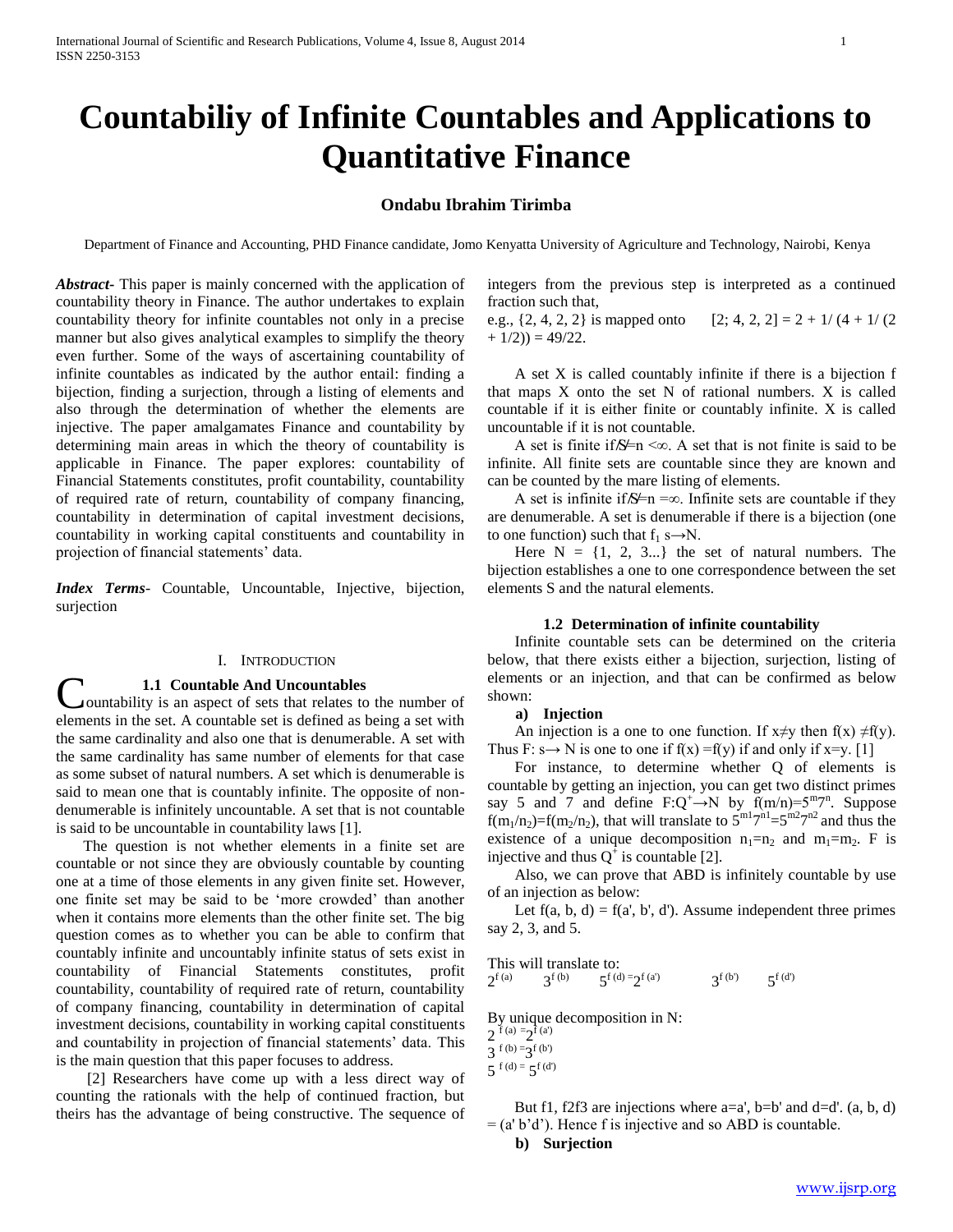A surjection gives the evaluative means as to whether infinite elements are countable or not.  $F: s \rightarrow N$  is on surjective if F(s) =N i.e. for every n $\epsilon n_1$  there exists  $s_0 \epsilon s_1$  with every  $f(s_0)=n$ [1].

 For instance, to confirm whether Q of integers is countably infinite by getting a surjection of g:  $N \rightarrow Q^+$ , we assume any two fixed primes say 5 and 7.

Define g by g (n) = { $m/n$  if  $n=5<sup>m</sup>7<sup>n</sup>$ }. Let t= $k/r \in Q^+$ , k, r  $\epsilon n$ . Take  $n=5^{k}7^{n}\text{En}$ .  $g(n)=g(5^{k}7^{r})=k/r.$ 

g is onto \*(surjective) and hence  $Q^+$  is countable and so  $Q^-$  as well shall be countable.

 Also assume ABD is countable and you are proving by aid of a surjection g:  $n \rightarrow A B D$ . You assume three primes say 2, 3, and 5 and define g by:  $g(n)=m/n$ /o if  $n=2^{m}3^{n}5^{o}$ .

Let t=k/l/r€ A B D, k, l, r  $\epsilon$ n,

Take  $n=2^{k}3^{l}5^{r}\in$ n.

The resulting will be  $g(n)=g(2^{k}3^{l}5^{r})=k/l/r$ . Thus ABD of integers is infinitely countable.

# **c) One to one correspondence (Bijection)**

We can "count" the members of a countable set just like we could count the natural numbers. An infinite set like  $X = \{x_1,$  $x_2...$  is thus countable, for we can put the members of X into the one-to-one correspondence with the natural numbers:

$$
x_1 \rightarrow 1 \qquad \qquad x_2 \rightarrow 2 \qquad \qquad x_m \rightarrow m
$$

 [1] To see this more clearly, let f be a bijection from X onto N. Then f is invertible, and the inverse function  $f<sup>-1</sup>$  is a bijection from N onto X. But this means that we must have:  $X = \{F^{-1}(1), F^{-1}(2)\}$ 1  $(2)$ ...}.

Thus, if we let  $x_i = f^1$  (1), i=1,2,... we may write  $X = \{x_1, x_2, \dots\}.$ 

For instance, to determine whether M of integers is countable we get a bijection F:  $n \rightarrow M$  by: 0 if  $n=1$ 

f (n)=  $k$  if n=2k

 $-k$  if  $n=2k+1$ 

N=1, 2, 3, 4, 5, 6, 7, 8, 9... ↕ ↕ ↕ ↕ ↕ ↨ ↕ ↕ ↕…  $M=0, 1, -1, 2, -2, 3, -3, 4, -4...$ 

 The function is a bijection since the sets agree in their cardinality.

Also, you can define g:m→N where g(n)=2k if k>0, 2k+1 if k $\leq$ 0 and k=0 if g(0)=1, g(1)=2(1)=2 and g(-1)=2(1-1)+1=3.  $N=1$  2 2 4 5 ↕ ↨ ↕ ↨ ↕  $g=0$   $-1$   $1$   $-2$   $2$ 

Thus there exists a bijection and hence the set M is countably infinite. It is worth noting that if  $A \in B$ , and B is countable, then A is countable too.

# **d) Giving a listing of elements**

 Infinite countability can also be determined by giving a listing of elements [1]. For instance, to determine whether an infinite element P is countable by giving a listing of elements where  $P^+$  is a series of +ve rationals and P as a series of -ve rationals, it shall be enough to show an array in  $P^+$  with row k containing all elements with denominator k.

| 1:1/1            | 2/1 | 3/1           | 4/1  | 5/1   |
|------------------|-----|---------------|------|-------|
| $2: \frac{1}{2}$ | 2/2 | 3/2           | 4/2. | $5/2$ |
| 3:1/3            | 2/3 | 3/3           | 4/3  | $5/3$ |
| 4:1/4            | 2/4 | $\frac{3}{4}$ | 4/4  | 5/4   |

 By getting a listing on sum depending on sum of numerator and denominator as below;

|  |  | $1/1 \rightarrow 2/1 \rightarrow 3/1 \rightarrow 4/1 \rightarrow 5/1$                                                                                                                                                                                                                                                                                                                                                                                                                      |
|--|--|--------------------------------------------------------------------------------------------------------------------------------------------------------------------------------------------------------------------------------------------------------------------------------------------------------------------------------------------------------------------------------------------------------------------------------------------------------------------------------------------|
|  |  | $\updownarrow$ $\updownarrow$ $\updownarrow$ $\updownarrow$ $\updownarrow$ $\updownarrow$ $\updownarrow$ $\updownarrow$ $\updownarrow$ $\updownarrow$ $\updownarrow$ $\updownarrow$ $\updownarrow$ $\updownarrow$ $\updownarrow$ $\updownarrow$ $\updownarrow$ $\updownarrow$ $\updownarrow$ $\updownarrow$ $\updownarrow$ $\updownarrow$ $\updownarrow$ $\updownarrow$ $\updownarrow$ $\updownarrow$ $\updownarrow$ $\updownarrow$ $\updownarrow$ $\updownarrow$ $\updownarrow$ $\updown$ |
|  |  | $\frac{1}{2} \rightarrow 2/2 \rightarrow 3/2 \rightarrow 4/2 \rightarrow 5/2$                                                                                                                                                                                                                                                                                                                                                                                                              |
|  |  | $\updownarrow$ $\updownarrow$ $\updownarrow$ $\updownarrow$ $\updownarrow$ $\updownarrow$ $\updownarrow$ $\updownarrow$ $\updownarrow$ $\updownarrow$ $\updownarrow$ $\updownarrow$ $\updownarrow$ $\updownarrow$ $\updownarrow$ $\updownarrow$ $\updownarrow$ $\updownarrow$ $\updownarrow$ $\updownarrow$ $\updownarrow$ $\updownarrow$ $\updownarrow$ $\updownarrow$ $\updownarrow$ $\updownarrow$ $\updownarrow$ $\updownarrow$ $\updownarrow$ $\updownarrow$ $\updownarrow$ $\updown$ |
|  |  | $1/3 \rightarrow 2/3 \rightarrow 3/3 \rightarrow 4/3 \rightarrow 5/3$                                                                                                                                                                                                                                                                                                                                                                                                                      |
|  |  | $\updownarrow$ $\updownarrow$ $\updownarrow$ $\updownarrow$ $\updownarrow$ $\updownarrow$ $\updownarrow$ $\updownarrow$ $\updownarrow$ $\updownarrow$ $\updownarrow$ $\updownarrow$ $\updownarrow$ $\updownarrow$ $\updownarrow$ $\updownarrow$ $\updownarrow$ $\updownarrow$ $\updownarrow$ $\updownarrow$ $\updownarrow$ $\updownarrow$ $\updownarrow$ $\updownarrow$ $\updownarrow$ $\updownarrow$ $\updownarrow$ $\updownarrow$ $\updownarrow$ $\updownarrow$ $\updownarrow$ $\updown$ |
|  |  | $\frac{1}{4} \rightarrow 2/4 \rightarrow \frac{3}{4} \rightarrow 4/4 \rightarrow 5/4$                                                                                                                                                                                                                                                                                                                                                                                                      |

 Thus 1, 2, 1/2, 1/3, 3/4, 3/2...we can list all elements and hence  $P^+$  is countable and hence  $P$  shall be countable as well.

#### II. COUNTABLE SETS VERSES UNCOUNTABLE SETS

The following sets are countable:

- a) Q and all its subsets
- b) Any countable union of countable sets
- c) Any countable direct product of countable set i.e. countable times countables equals countable
- d) Any extension (field) of countable set

The following sets are uncountable:

- a) Any open/closed interval in R is uncountable set
- b)  $(0,1)$  < R since 0,1 is uncountable, R is uncountable
- c) Any subset of an interval in R is uncountable. i.e.  $A \in \mathbb{C}$ if A is uncountable and thus B
- d) Countable times uncountable set gives an uncountable set.

# III. APPLICATION OF COUNTABILITY THEORY TO FINANCE

 Finance refers to the art and science of managing money. Countability theory finds a number of financial applications as below argued:

### **a) Countability of Profits**

 Profit cannot just be determined from a vacuum. There must be substantive counting of total expenses and total revenues such that the difference between total revenues and total expenses gives rise to the profit realized an important phenomenon in all